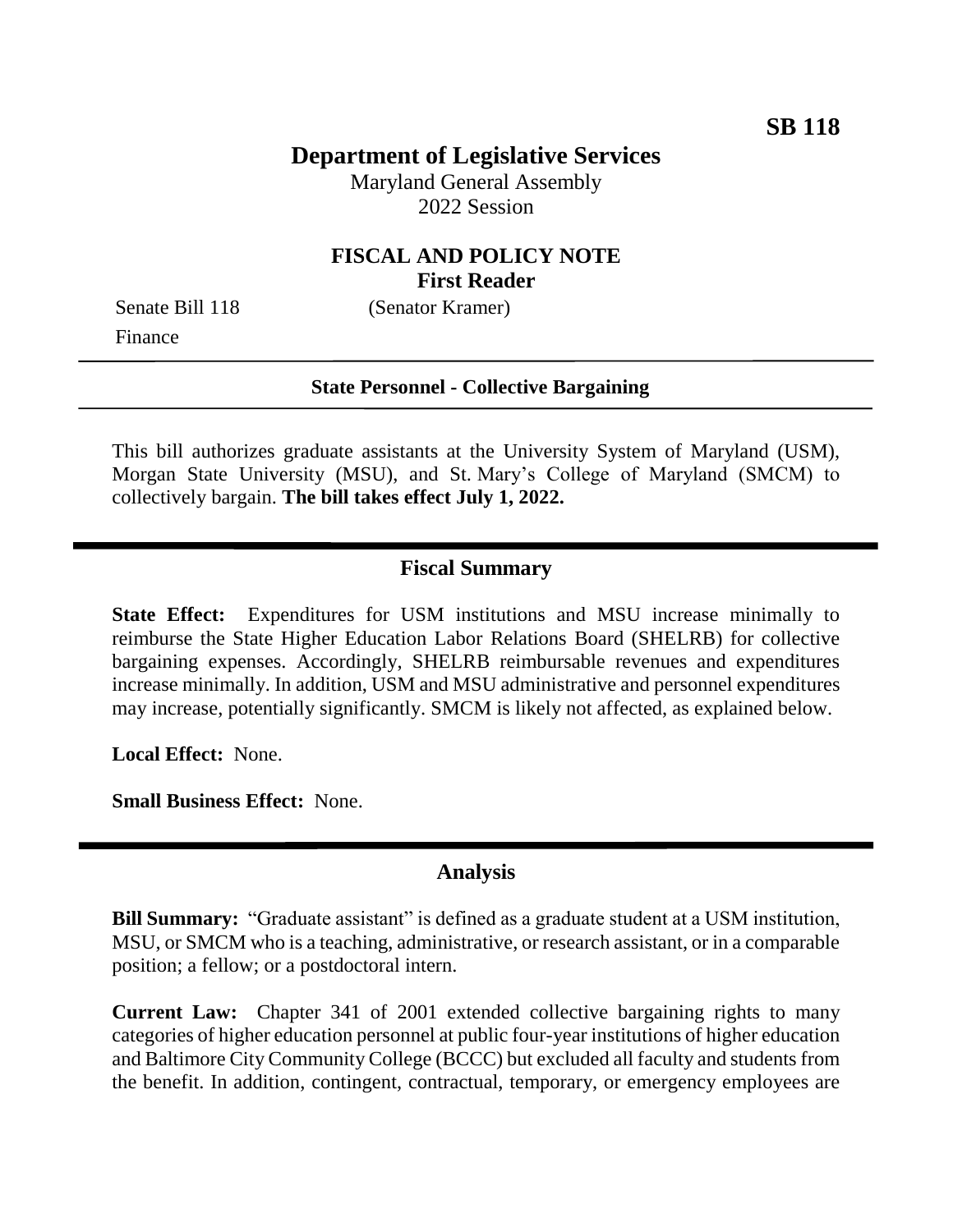specifically excluded from collective bargaining. Also excluded are student employees, including a teaching assistant or a comparable position, fellow, or postdoctoral intern.

SHELRB is responsible for enforcing collective bargaining laws with respect to employees of USM, MSU, SMCM, and BCCC.

SHELRB may investigate and take appropriate action in response to complaints of unfair labor practices and lockouts. Among the nine unfair labor practices included in statute is refusing to bargain in good faith. The State and its officers, employees, agents, or representatives are prohibited from engaging in unfair labor practices.

Wages for graduate assistants are set by each institution. At USM institutions, institutions must follow USM Policy III – [7.11 Policy on Graduate Assistantships.](https://www.usmd.edu/regents/bylaws/SectionIII/III711.pdf) Under this policy, appointments may be made for appropriate periods of time, as determined by the institution. A graduate assistant may serve on a full-time, half-time, or other basis. A full-time assistant's responsibilities should take, on average, 20 hours per week. A half-time assistantship should require an average of 10 hours per week.

According to USM policy, each institution must establish stipend levels for graduate assistants at levels that are competitive with peer institutions, to the extent allowed by available fiscal resources. Further, each institution must establish minimum stipend amounts annually, with discretion to award stipends above the minimum level.

### **State Fiscal Effect:**

### *State Higher Education Labor Relations Board*

SHELRB reimbursable revenues and expenditures increase minimally for each election. SHELRB estimates costs of approximately \$1,500 in fiscal 2022 and \$500 in fiscal 2023. SHELRB assumes no additional costs through fiscal 2026, although the Department of Legislative Services advises that reimbursable costs may increase, depending on the number of elections held and cases filed.

### *Higher Education Institutions*

Higher education expenditures increase minimally for USM institutions and MSU to reimburse SHELRB for expenses related to collective bargaining. SMCM expenditures only increase to the extent it has graduate assistants who qualify under the bill; SMCM has one small master's degree program and has reported no graduate assistants in the most recent available data. Actual costs depend on whether eligible graduate assistants decide to collectively bargain and the actual reimbursable costs that can be assigned to the institutions.

SB 118/ Page 2